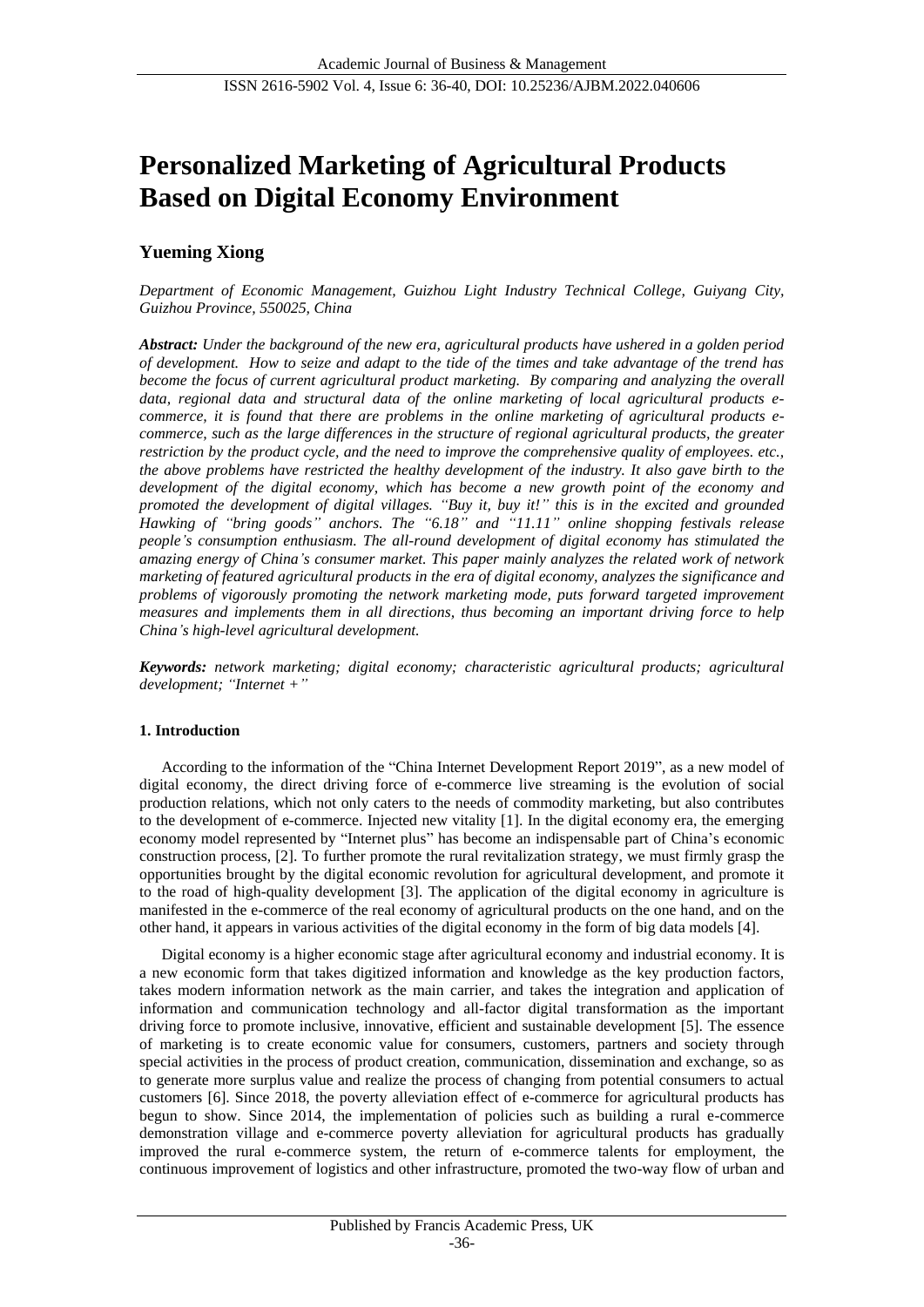# ISSN 2616-5902 Vol. 4, Issue 6: 36-40, DOI: 10.25236/AJBM.2022.040606

rural resources, and initially formed a new model of rural e-commerce, It has brought vitality to the development of poor areas. From the current evolution form, there is no doubt that it is a new opportunity for the marketing fission of agricultural products, but the delivery of live agricultural products by e-commerce still faces a series of problems that need to be solved [7].

#### **2. Big data analysis and application model of agricultural products e-commerce**

#### *2.1 E-commerce big data thinking application mode of agricultural products*

E-commerce of agricultural products represents the digitization of agricultural real economy and creates new profit and consumption fields in e-commerce of agricultural products. This thinking mode provides a thinking paradigm for the digital application of traditional real economy [8]. The marketing mode of "new media + small program" is very suitable for agricultural product companies to develop surrounding markets. Use new media to release the enterprise information and product information of agricultural products companies, and use small programs to spread quickly, so as to expand the influence of enterprises in the surrounding business circle. A report from the Jingdong Big Data Research Institute shows that in 2020, more and more people will buy food on e-commerce, and the turnover of grain, oil and condiments has increased significantly in the past three years [9]. The Baidu search index cannot intuitively judge the scale of industry transactions, the number of merchants, etc., but by comparing the keyword search index, it can still show the strength of the industry market demand represented by different keywords, which can be used to analyze changes in industry trends [10]. As shown in table 1.

| Tear | Total sales of agricultural<br>products (100 million yuan) | Year-on-year growth (%) |
|------|------------------------------------------------------------|-------------------------|
| 2015 | 1936                                                       | 26                      |
| 2016 | 2200                                                       | 46                      |
| 2017 | 2954                                                       | 43                      |
| 2018 | 3125                                                       | 33.8                    |
| 2019 | 3556                                                       | 35.1                    |
| 2020 | 5750                                                       | 37.9                    |

*Table 1: Total sales of agricultural products in my country*

Under the tide of digital economy, some enterprises are faced with obstacles such as outdated organizational structure and lack of human resources. However, some enterprises are constantly innovating in products, marketing, channels and even organizational structure with the help of new technologies and platforms, taking new retail as a way to rejuvenate and open up new markets. For the delivery of live broadcast agricultural products by e-commerce under the digital economy, on the one hand, the small-scale agricultural economy before the industrial society was mainly self-sufficient in agricultural production, and the systematic production of agricultural products was relatively weak, so it was unable to carry out organized marketing; Entering the information society, the tightness between agricultural production and social supply and demand is increasing day by day. The improvement of productivity makes the production of agricultural products in batches. The large-scale production inevitably requires the organization of product marketing, while the live broadcast of e-commerce strongly meets the requirements of the organized production of agricultural products. As a product of the information age, the digital economy will inevitably spread around the city, so as to complete the development mission of global advancement. The cooperation between farmers and agricultural and sideline products processing enterprises is insufficient, mainly retail investors. Therefore, even though some retail investors try to use the network marketing mode to expand the sales scope, they neglect brand building and lack of iconic brand drive. Due to the change of consumption channels, the original space barrier of market competition has been broken, and the sales scope of agricultural products has been expanded. The unique advantages of big data make it the core competitiveness of the sustainable development of agricultural products e-commerce

# *2.2 Brand marketing strategy*

Looking at the current Chinese market, relatively few agricultural product brands have really formed influence, and unicorn enterprises are rare. Many agricultural product enterprises actually do not realize the role of brands in their own development. While the Internet has made people's lives more convenient, it has also changed the way people obtain information. The convenient and fast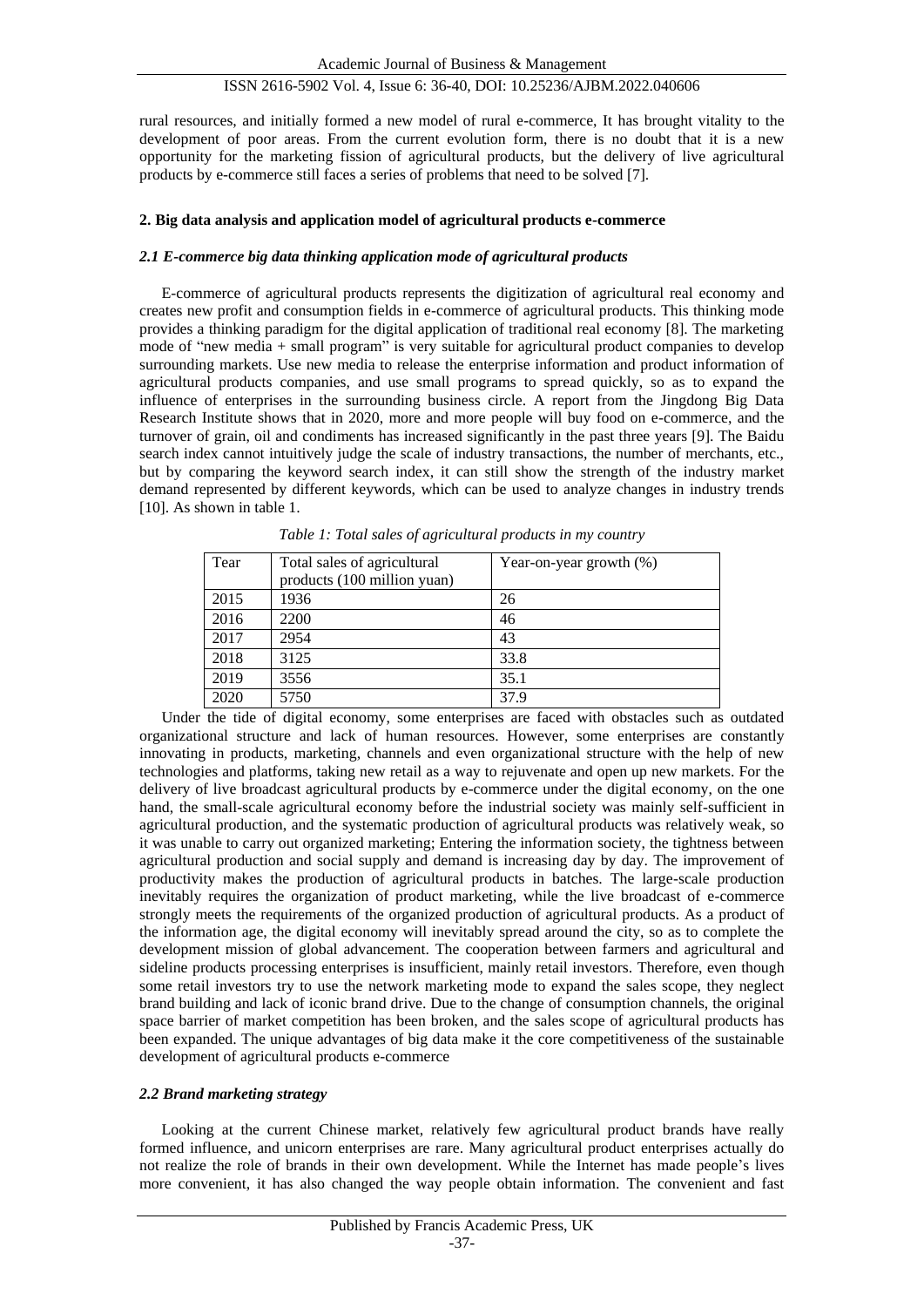# ISSN 2616-5902 Vol. 4, Issue 6: 36-40, DOI: 10.25236/AJBM.2022.040606

characteristics of the Internet have been recognized by more consumers. The development of various self-media platforms has also greatly broadened the channels of network marketing. Adhere to the government orientation, and local governments play their role in organizing professionals to carry out specialized network marketing training, imparting their own professional knowledge and experience to employees, and improving the overall level of network marketing team. The construction of highquality and characteristic brands is not achieved overnight, but a systematic project, which requires enterprises and local governments to actively communicate and cooperate, integrate resources, strengthen publicity and promotion with the support of the government's characteristic agricultural product network brand support policy, and enhance the recognition and support of farmers for the characteristic agricultural product network brand.

The live broadcast of agricultural products is to communicate between producers and consumers through the anchor, and it is also one of the marketing methods, of which the anchor is the most critical. Specifically, the anchor can't give an immersive explanation of the production process of agricultural products during live broadcast of goods. At the same time, agricultural products are timesensitive and need to be kept fresh. The transportation of products between the two places reduces the freshness of agricultural products, resulting in the disjointed process of live broadcast of agricultural products. Create a diversified introduction mechanism for rural information infrastructure construction. Led by the government, funds are prepared from multiple channels. At present, the development of ecommerce model in China has passed several years, but there are still obvious deficiencies in the application of this model in agricultural product marketing. The advantage of the network marketing model is that it has changed the geographical restrictions of the original agricultural product marketing link, but if the customer satisfaction is not high due to the unprofessional agricultural products ecommerce practitioners, it will also lay a hidden danger for the sustainable and healthy development of agricultural product network marketing.

#### **3. Optimization of e-commerce live broadcast of agricultural products in the digital economy**

#### *3.1 Coordinate and standardize, and pay attention to the supervision of live broadcast of agricultural products*

The live broadcast of agricultural products is based on the short video platform or e-commerce platform for online commodity trading. Therefore, in order to coordinate and standardize, it is necessary to optimize the platform monitoring and improve the live broadcast of goods. Specifically, first, we can strengthen the training of rural local anchor talents, incubate agricultural stars and agricultural product delivery IP, and closely combine e-commerce live agricultural product delivery marketing with rural anchor. At present, it seems that most of the existing agricultural product processing enterprises in Guizhou are small in scale, outdated in science and technology, and weak in innovation ability and market development ability. The role of the local government should be brought into full play to promote the standardization system and improvement of agricultural products in an orderly and powerful manner, and to classify agricultural products according to their quality. The quality of agricultural products in the process must be ensured while the promotion of packaging and preservation technology can obtain high benefits. Second, we can innovate the way of bringing goods. Based on the brand of short video platform, besides short video shooting and content production, we can bring goods to agricultural products in the form of live broadcast of anchor advertisements and planting grass recommended by stars. Therefore, in the process of live delivery, it is the basis to obtain the greatest benefits to choose popular agricultural products in the market and continuously improve their delivery capacity.

On the tiktok and Kwai live broadcasting platform, it has attracted many farmers and township enterprises, and even many local leading cadres have been organizing the live broadcast of goods on the new media platform in order to drive the development of their hometown's economy and help the farmers to solve the salable agricultural products. The vast number of users have seen many special agricultural products that do not understand, while stimulating the desire to buy and consume, and at the same time, they have also reduced the cost of the intermediate links to some extent. It has increased the income of farmers. The network marketing model is different from the traditional marketing model. It is not only text marketing, but also can disseminate information through video or live broadcast, quickly disseminate agricultural product brand information, and spread it on a large scale on the Internet, which has a positive effect on enhancing brand awareness and influence.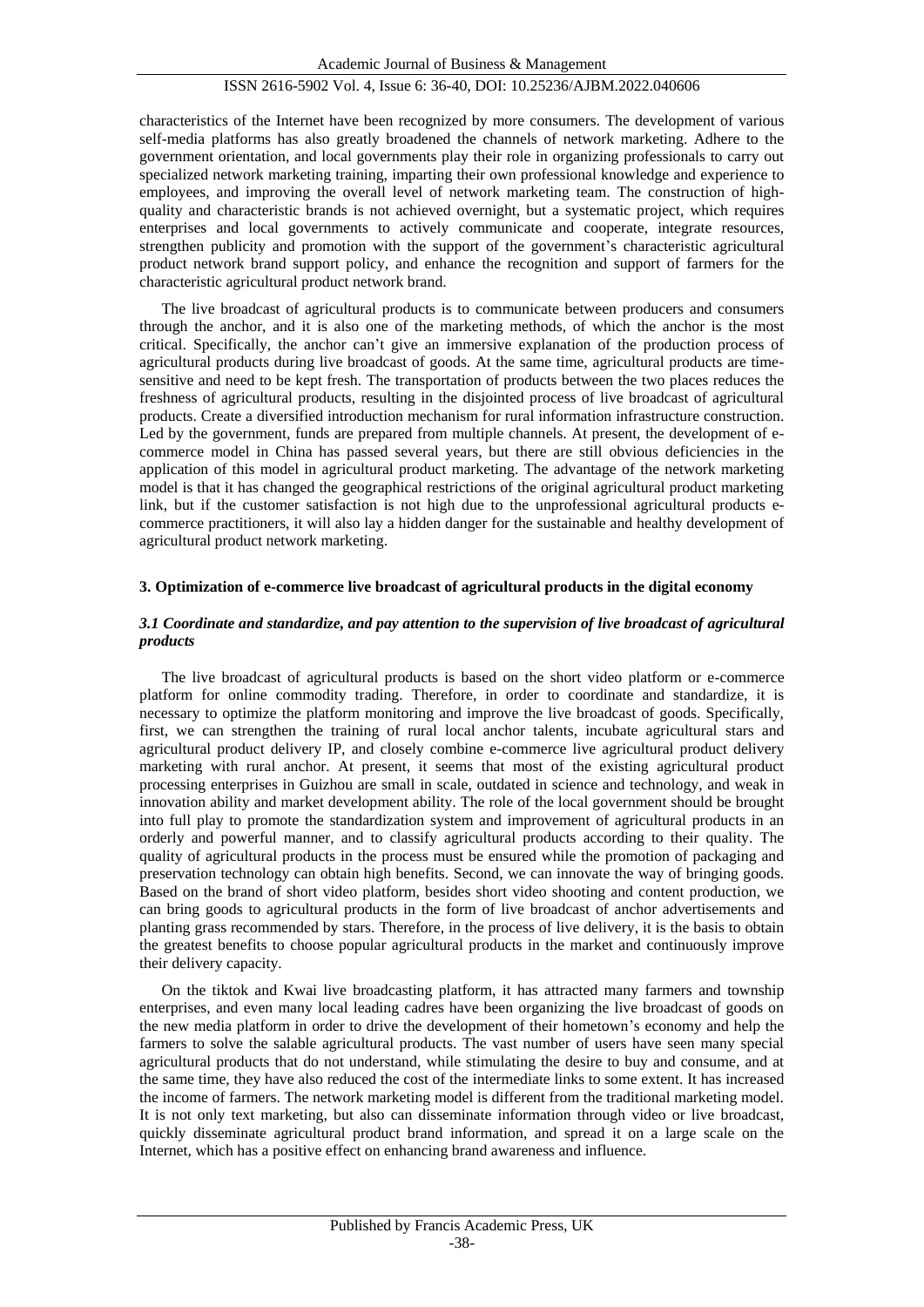#### ISSN 2616-5902 Vol. 4, Issue 6: 36-40, DOI: 10.25236/AJBM.2022.040606

#### *3.2 Relying on big data technology to identify and help poor households*

At present, the technical support of digital economy mainly includes artificial intelligence, Internet of things, cloud computing and blockchain. These are applied to the e-commerce platform of agricultural products to broaden the sales channels of agricultural products by collecting, mining, analyzing and storing all kinds of information resources. As the second country in the world's digital industry, my country is stepping up efforts to build a digital and intelligent society. The state provides great support to poor residents, but since poverty alleviation relies on village committees selecting poor households with reference to the national poverty standards, there are certain The subjective color of the poor households, and due to social discrimination against poor households and the inner self-esteem of poor households, some poverty funds and support will not be distributed to the real poor residents. Guizhou province has incomparable agricultural products resources because of its complex geographical external environment and ecological climate environment, but because of the outdated marketing model and single sales channels, many excellent agricultural products can't play their due market value. This paper takes the consumer demand as the core, takes the integrated marketing concept as the guide, aims at building the brand of agricultural products in Guizhou, integrates various marketing methods, and builds a marketing model of branded agricultural products that integrates online and offline. As shown in Figure 1.



*Figure 1: Marketing mode of agricultural products in Guizhou Province under the background of digital economy*

Due to the constraints of external conditions, most farmers in Guizhou Province still maintain a traditional mentality, which we call "sitting business". They are not only worried about the sales channels of agricultural products, but also question the power of the Internet. The pay-you-deliver transaction model is regarded as a creed. The fragrance of wine is also afraid of the deep alley. The resources of agricultural products in poverty-stricken areas are abundant, but if they are not marketed, there will still be asymmetry between production and marketing. However, in rural areas of China, besides the problem of unsalable agricultural products, there is still a lack of understanding of the agricultural products market and the lack of production on demand. The development of emerging technologies has enriched the commercial formats of rural e-commerce. With the "integration of three networks" and the wide application of emerging technologies such as big data, cloud computing and the Internet of things, China's agriculture related e-commerce is developing in the direction of largescale and product diversification. In rural areas, with the development of Poverty Alleviation Policies in recent years, more than 80% of farmers can skillfully use e-commerce platforms and social media to sell agricultural products. Most poor areas in the country not only rely on e-commerce to get rid of poverty, but also drive the local economic development, form a characteristic agricultural product industrial chain, carry out in-depth processing of agricultural products and develop a variety of product forms.

#### **4. Conclusion**

E-commerce of agricultural products will make full use of the powerful "weapon" of the digital economy era to achieve targeted poverty alleviation, ecological poverty alleviation, green poverty